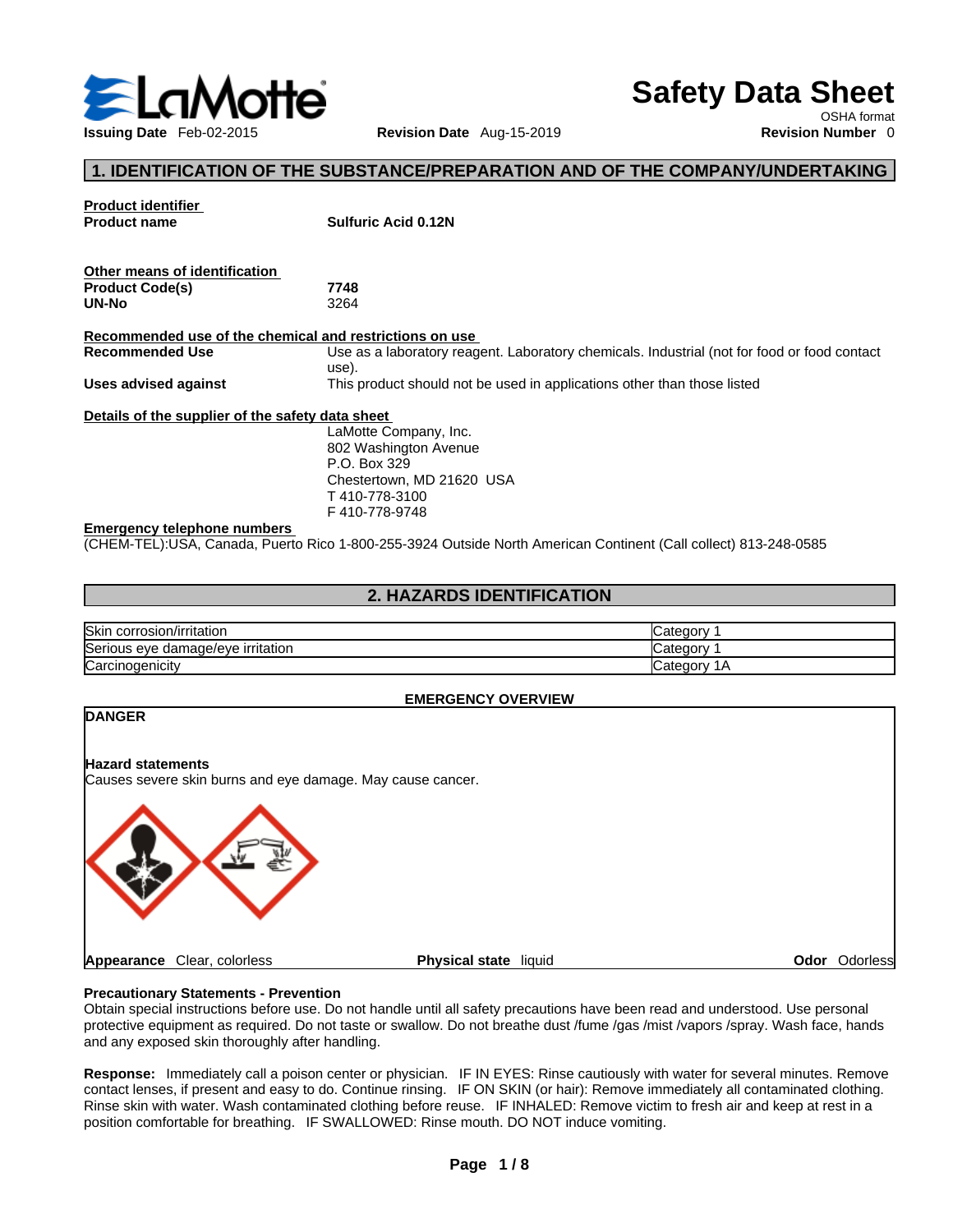#### **Storage:** Store locked up. **Disposal:** Dispose of contents/container to an approved waste disposal plant.

# **3. COMPOSITION/INFORMATION ON INGREDIENTS\***

| <b>Chemical name</b> | CAS No                 | Weight-% |
|----------------------|------------------------|----------|
| <br>Sulfuric acid    | 7664-93-9              | 0.6      |
| Water                | 18-ப<br>7700<br>- 22 - | 100%     |

| <b>4. FIRST AID MEASURES</b>       |                                                                                                                                                                                                                                                                                                   |  |
|------------------------------------|---------------------------------------------------------------------------------------------------------------------------------------------------------------------------------------------------------------------------------------------------------------------------------------------------|--|
| <b>First Aid Measures</b>          |                                                                                                                                                                                                                                                                                                   |  |
| <b>General advice</b>              | Do not get in eyes, on skin, or on clothing. Do not breathe dust /fume /gas /mist /vapors<br>/spray.                                                                                                                                                                                              |  |
| Eye contact                        | Immediately flush eyes with gentle stream of water for at least 15 minutes, occasionally<br>lifting upper and lower eyelids. Call a physician immediately.                                                                                                                                        |  |
| <b>Skin contact</b>                | Wash off immediately with soap and plenty of water for at least 15 minutes while removing<br>all contaminated clothing and shoes. Excess acid on skin can be neutralized with a 2%<br>solution of sodium bicarbonate in water. Consult a physician.                                               |  |
| <b>Inhalation</b>                  | Remove to fresh air. If breathing is difficult, give oxygen. If not breathing, give artificial<br>respiration and contact emergency personnel.                                                                                                                                                    |  |
| Ingestion                          | Do NOT induce vomiting. Drink plenty of water. Clean mouth with water. Call a physician<br>immediately. Never give anything by mouth to an unconscious person.                                                                                                                                    |  |
| Self-protection of the first aider | Use personal protective equipment. See section 8 for more information. Do not use<br>mouth-to-mouth method if victim ingested or inhaled the substance; give artificial respiration<br>with the aid of a pocket mask equipped with a one-way valve or other proper respiratory<br>medical device. |  |
|                                    |                                                                                                                                                                                                                                                                                                   |  |

# **5. FIREFIGHTING MEASURES**

# **Suitable extinguishing media**

Dry chemical or CO 2. DO NOT USE WATER.

#### **Specific hazards arising from the chemical**

Contact with most metals causes the formation of explosive and flammable hydrogen gas. React vigorously with water.

#### **Protective equipment and precautions for firefighters**

As in any fire, wear self-contained breathing apparatus pressure-demand, MSHA/NIOSH (approved or equivalent) and full protective gear.

# **6. ACCIDENTAL RELEASE MEASURES**

# **Personal precautions, protective equipment and emergency procedures**

**Personal precautions** Ensure adequate ventilation. Avoid contact with skin, eyes, and inhalation of vapors. Use personal protective equipment. See section 8.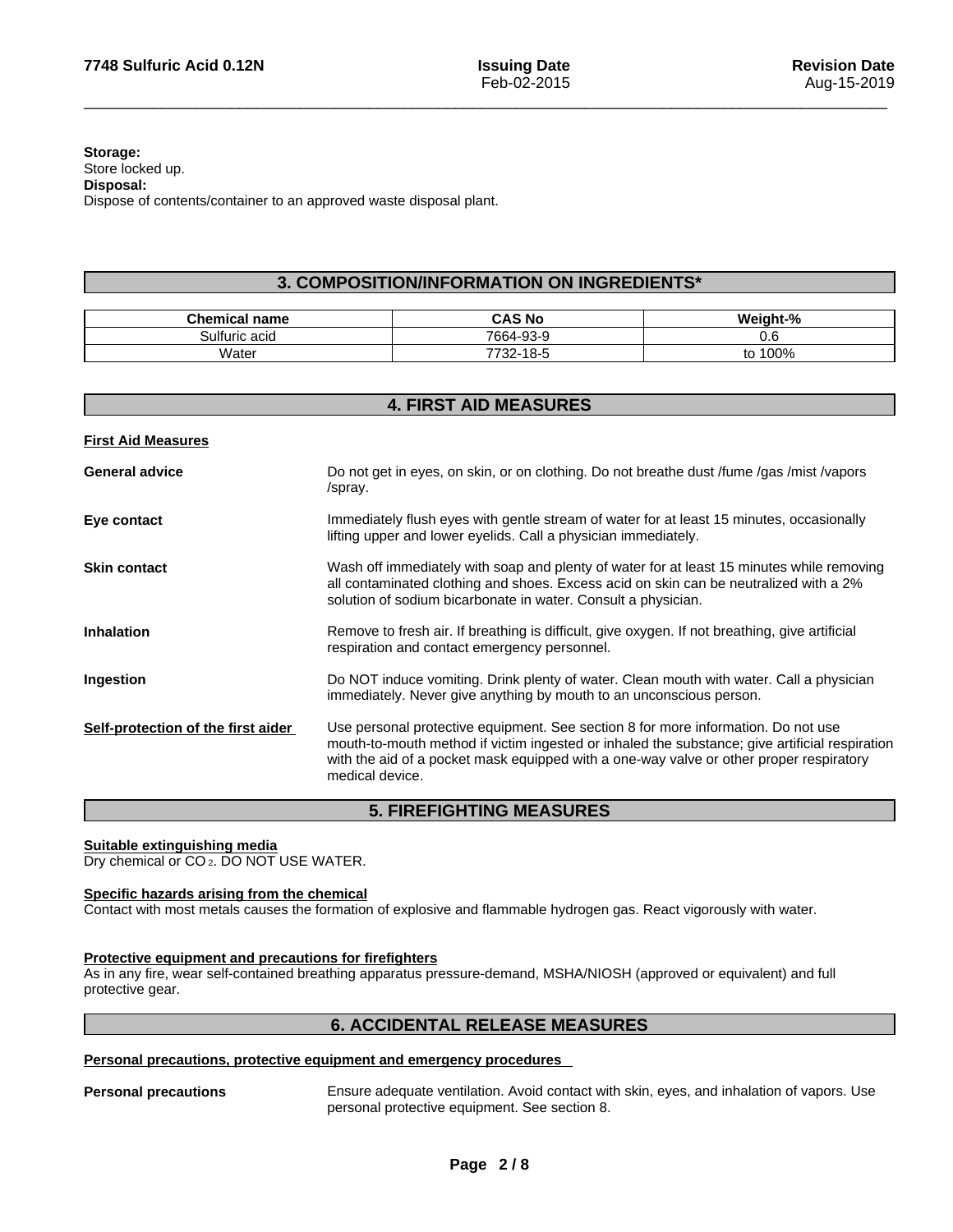| <b>Environmental precautions</b>                     | See Section 12 for additional Ecological Information. Beware of vapors accumulating to<br>form explosive concentrations. Vapors can accumulate in low areas.                                                                                                                                                 |
|------------------------------------------------------|--------------------------------------------------------------------------------------------------------------------------------------------------------------------------------------------------------------------------------------------------------------------------------------------------------------|
| Methods and material for containment and cleaning up |                                                                                                                                                                                                                                                                                                              |
| <b>Methods for containment</b>                       | Contain and collect spillage with non-combustible absorbent material, (e.g. sand, earth,<br>diatomaceous earth, vermiculite) and place in container for disposal according to local /<br>national regulations (see Section 13).                                                                              |
| Methods for cleaning up                              | Neutralize spill with alkaline material (sodium bicarbonate), being careful to prevent<br>splattering, then containerize slurry and hold for later disposal. If local regulations permit,<br>dilute slurry with water and rinse to drain with excess water. After cleaning, flush away<br>traces with water. |
|                                                      | $\overline{z}$ iiiiniinia ilin ctadiae                                                                                                                                                                                                                                                                       |

# **7. HANDLING AND STORAGE**

#### **Precautions for safe handling**

Handling **Handle in accordance with good industrial hygiene and safety practice. Prevent contact with example and safety practice. Prevent contact with** skin, eyes, and clothing. Do not taste or swallow.Do not eat, drink, or smoke when using this product.

#### **Conditions for safe storage, including any incompatibilities**

**Storage:** Keep containers tightly closed in a dry, cool and well-ventilated place. Keep away from incompatible materials such as cyanides or sulfides. Store away from strong bases or metals. Do not store near combustible materials. Keep out of the reach of children.

**Incompatible Products** Water. Strong bases. Metals. Combustible materials. Cyanides. Sulfides. Formaldehyde.

# **8. EXPOSURE CONTROLS/PERSONAL PROTECTION**

#### **Control parameters**

| <b>Chemical name</b>                                                  | <b>ACGIH TLV</b>                                                                                                                                                                                      | <b>OSHA PEL</b>                    | <b>NIOSH IDLH</b>         |  |  |
|-----------------------------------------------------------------------|-------------------------------------------------------------------------------------------------------------------------------------------------------------------------------------------------------|------------------------------------|---------------------------|--|--|
| Sulfuric acid                                                         | TWA: $0.2 \text{ mg/m}^3$ thoracic                                                                                                                                                                    | TWA: 1 $mg/m3$                     | IDLH: $15 \text{ mg/m}^3$ |  |  |
| 7664-93-9                                                             | particulate matter                                                                                                                                                                                    | (vacated) TWA: 1 mg/m <sup>3</sup> | TWA: 1 mg/m $3$           |  |  |
| Water                                                                 |                                                                                                                                                                                                       |                                    | Not Established           |  |  |
| 7732-18-5                                                             |                                                                                                                                                                                                       |                                    |                           |  |  |
| <b>Appropriate engineering controls</b>                               |                                                                                                                                                                                                       |                                    |                           |  |  |
| <b>Engineering Measures</b>                                           | Ensure adequate ventilation, especially in confined areas.                                                                                                                                            |                                    |                           |  |  |
| Individual protection measures, such as personal protective equipment |                                                                                                                                                                                                       |                                    |                           |  |  |
| <b>Eye/Face Protection</b>                                            | Wear safety glasses with side shields (or goggles).                                                                                                                                                   |                                    |                           |  |  |
| Skin and body protection                                              | Wear protective gloves/clothing.                                                                                                                                                                      |                                    |                           |  |  |
| <b>Respiratory protection</b>                                         | When workers are facing concentrations above the exposure limit they must use<br>appropriate certified respirators.                                                                                   |                                    |                           |  |  |
| <b>Hygiene Measures</b>                                               | Handle in accordance with good industrial hygiene and safety practice. Do not eat, drink or<br>smoke when using this product. Wash hands before breaks and immediately after handling<br>the product. |                                    |                           |  |  |

# **9. PHYSICAL AND CHEMICAL PROPERTIES**

#### **Information on basic physical and chemical properties**

**Physical state** liquid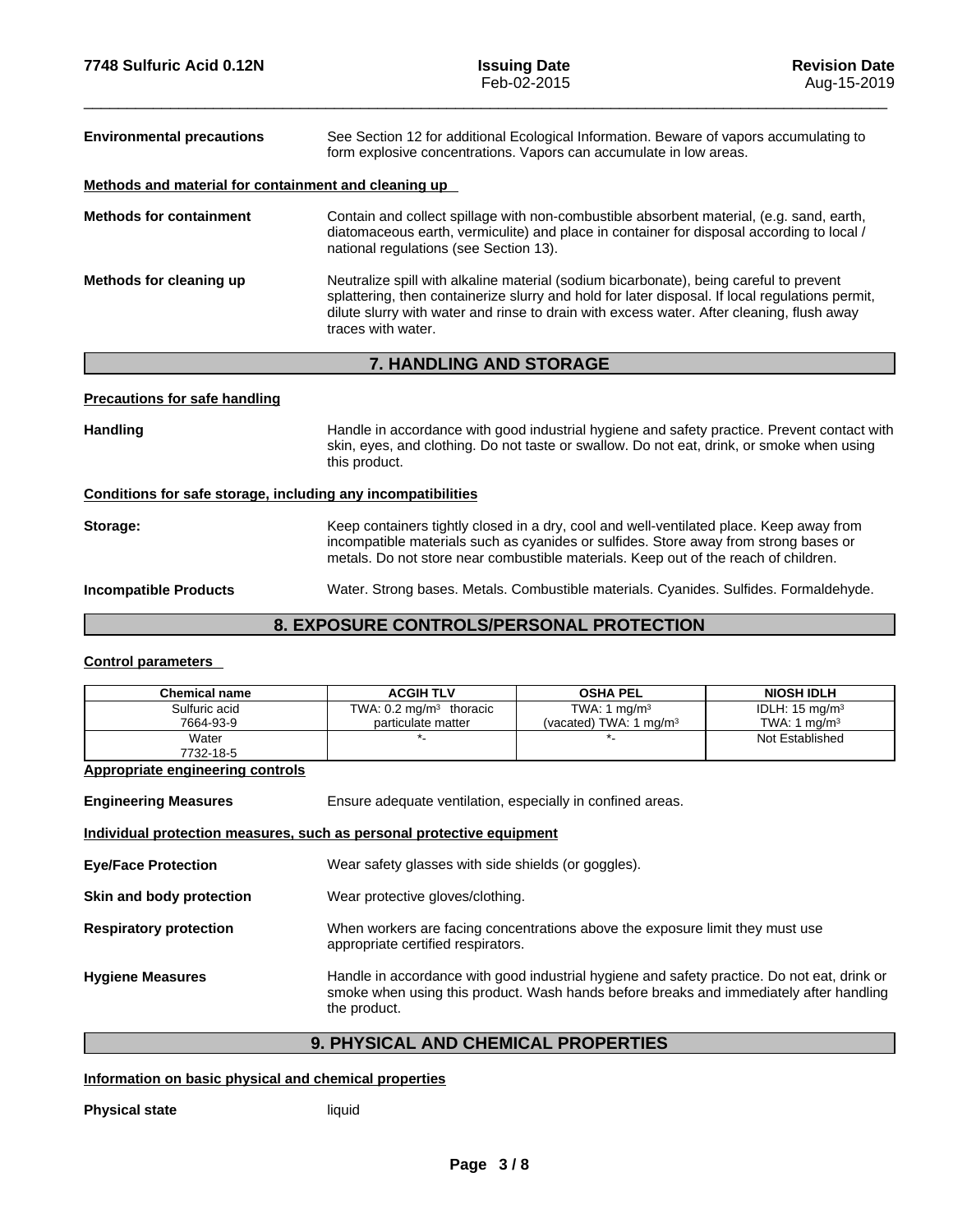**Issuing Date**<br>Feb-02-2015

| Appearance<br>Color              | Clear, colorless<br>Clear, colorless | Odor             | Odorless |
|----------------------------------|--------------------------------------|------------------|----------|
| <b>Property</b>                  | Values                               | Remarks • Method |          |
| рH                               |                                      |                  |          |
| Melting point / freezing point   | No information available             |                  |          |
| Boiling point / boiling range    | No information available             |                  |          |
| <b>Flash point</b>               | Not Applicable                       |                  |          |
| <b>Evaporation rate</b>          |                                      |                  |          |
| Flammability (solid, gas)        | No information available             |                  |          |
| <b>Flammability Limit in Air</b> |                                      |                  |          |
| <b>Upper flammability limit:</b> | No information available             |                  |          |
| Lower flammability limit:        | No information available             |                  |          |
| Vapor pressure                   | No information available             |                  |          |
| <b>Vapor density</b>             | No information available             |                  |          |
| <b>Specific gravity</b>          | No information available             |                  |          |
| <b>Water solubility</b>          | No information available             |                  |          |
| Solubility in other solvents     | No information available             |                  |          |
| <b>Partition coefficient</b>     | No information available             |                  |          |
| <b>Autoignition temperature</b>  | No information available             |                  |          |
| <b>Decomposition temperature</b> | No information available             |                  |          |
| <b>Kinematic viscosity</b>       | No information available             |                  |          |
| <b>Dynamic viscosity</b>         | No information available             |                  |          |
| <b>Explosive properties</b>      | No information available             |                  |          |
| <b>Oxidizing properties</b>      | No information available             |                  |          |
| <b>Other Information</b>         |                                      |                  |          |
| <b>Softening point</b>           | No information available             |                  |          |
| <b>Molecular weight</b>          | No information available             |                  |          |
| <b>VOC Content (%)</b>           | No information available             |                  |          |
| <b>Density</b>                   | No information available             |                  |          |
| <b>Bulk density</b>              | No information available             |                  |          |
|                                  | <b>10. STABILITY AND REACTIVITY</b>  |                  |          |
|                                  |                                      |                  |          |

| <b>Stability</b><br><b>Hazardous Reactions</b> | Stable under normal conditions of use and storage.<br>Reacts violently with water. Contact with metals may evolve flammable hydrogen gas. |  |  |
|------------------------------------------------|-------------------------------------------------------------------------------------------------------------------------------------------|--|--|
| <b>Hazardous polymerization</b>                | Hazardous polymerization does not occur.                                                                                                  |  |  |
| <b>Conditions to avoid</b>                     | Excessive heat. Incompatible products. Direct sunlight.                                                                                   |  |  |
| Incompatible materials                         | Water. Strong bases. Metals. Combustible materials. Cyanides. Sulfides. Formaldehyde.                                                     |  |  |

**Hazardous decomposition products** Hydrogen gas. Sulfur oxides (SOx).

# **11. TOXICOLOGICAL INFORMATION**

**Information on likely routes of exposure**

# **Component identification**

| <b>Chemical name</b> | <b>ATEmix (oral)</b> | <b>ATEmix (dermal)</b> | <b>Inhalation LC50</b>   |
|----------------------|----------------------|------------------------|--------------------------|
| Sulfuric acid        | $= 2140$ mg/kg (Rat) | Not Established        | $= 0.375$ mg/L (Rat) 4 h |
| 7664-93-9            |                      |                        |                          |
| Water                | $> 90$ mL/kg (Rat)   | Not Established        | Not Established          |
| 7732-18-5            |                      |                        |                          |

| <b>Inform</b><br>effects<br>n n<br>.<br>זוה<br>TOYIC<br>adOP 1           |  |  |  |  |  |
|--------------------------------------------------------------------------|--|--|--|--|--|
| <b>Chem</b><br><b>CGIH</b><br>IAPC<br><b>NTP</b><br>∖C⊔ ∧<br>אחר<br>.ANV |  |  |  |  |  |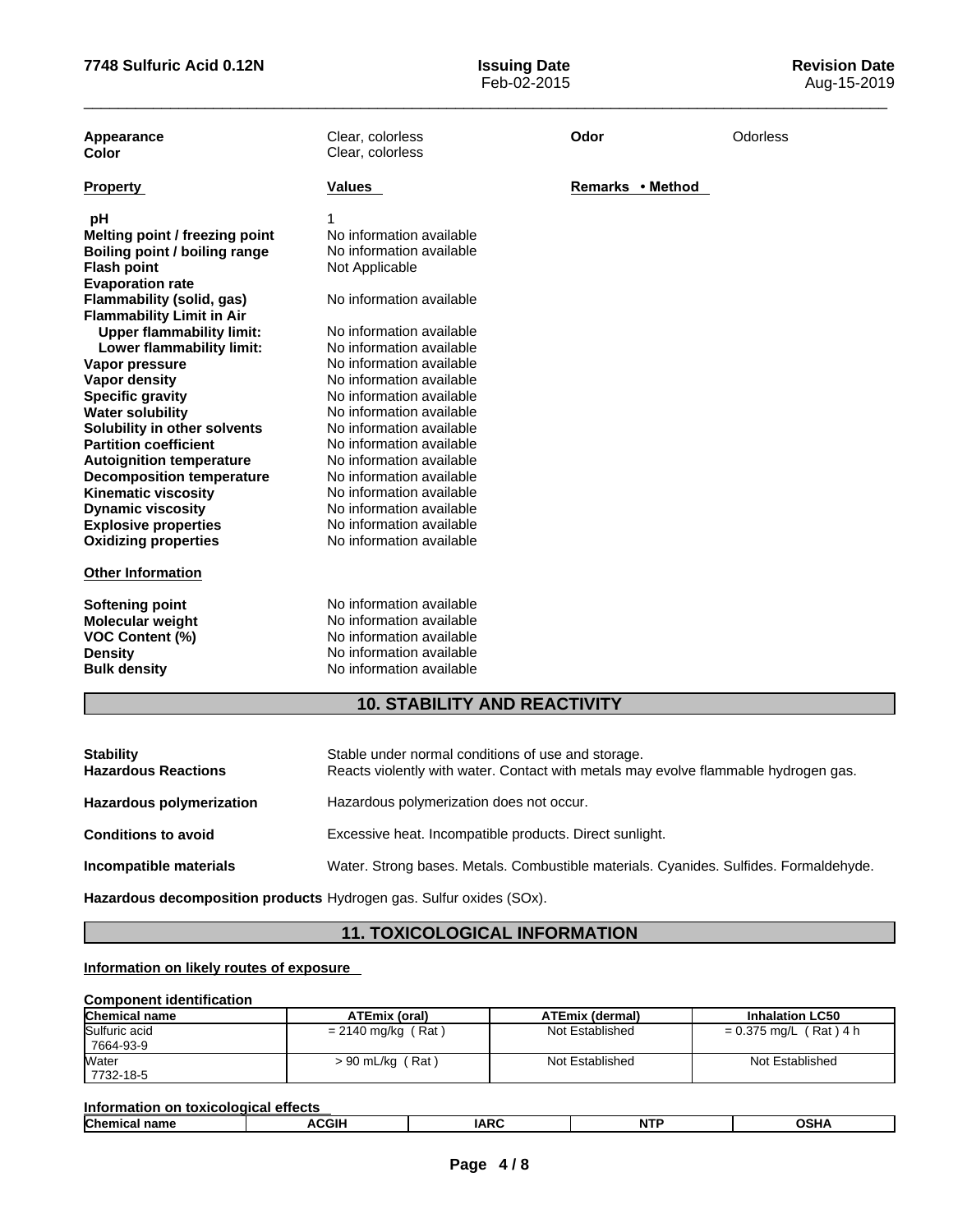| Sulfuric acid | ∼               | Group 1         | Known           |                 |
|---------------|-----------------|-----------------|-----------------|-----------------|
| 7664-93-9     |                 |                 |                 |                 |
| Water         | Not Established | Not Established | Not Established | Not Established |
| 7732-18-5     |                 |                 |                 |                 |

*ACGIH (American Conference of Governmental Industrial Hygienists)*

*A2 - Suspected Human Carcinogen* 

*IARC (International Agency for Research on Cancer)*

*Group 1 - Carcinogenic to Humans* 

*NTP (National Toxicology Program)*

*Known - Known Carcinogen* 

*OSHA (Occupational Safety and Health Administration of the US Department of Labor)*

*X - Present* 

# **12. ECOLOGICAL INFORMATION**

#### **Ecotoxicity**

**Unknown Aquatic Toxicity** 0 % of the mixture consists of components(s) of unknown hazards to the aquatic environment **Chemical name Toxicity to Algae Toxicity to Fish Daphnia Magna (Water Flea)** 

| Sulfuric acid      | Not Established | [500: 96 h Brachydanio rerio mg/L] | Not Established |
|--------------------|-----------------|------------------------------------|-----------------|
| 7664-93-9          |                 | LC50 static                        |                 |
| Water<br>7732-18-5 | Not Established | Not Established                    | Not Established |

#### **Persistence and degradability**

No information available.

### **Bioaccumulation/Accumulation**

When released into the soil, this material may leach into ground water. When released into the air, this material may be removed from the atmosphere to a moderate extent by wet or dry deposition.

| <b>Chemical name</b> | Log Pow         |
|----------------------|-----------------|
| Sulfuric acid        | Not Established |
| 7664-93-9            |                 |
| Water                | Not Established |
| 7732-18-5            |                 |

# **13. DISPOSAL CONSIDERATIONS**

**Disposal Methods** Dispose according to federal, state, and local regulations. If permitted, neutralize reagent with sodium bicarbonate/sodium carbonate, add slurry to large volume of water to dilute, rinse to drain with excess water.

**Contaminated packaging** Do not reuse empty containers.

| Chemical name | <b>RCRA</b>     | <b>RCRA - Basis for Listing</b> | <b>RCRA - D Series Wastes</b> | <b>RCRA - U Series Wastes</b> |
|---------------|-----------------|---------------------------------|-------------------------------|-------------------------------|
| Sulfuric acid | Not Established |                                 | Not Established               | Not Established               |
| 7664-93-9     |                 |                                 |                               |                               |
| Water         | Not Established |                                 | Not Established               | Not Established               |
| 7732-18-5     |                 |                                 |                               |                               |

| <b>Chemical name</b>       | <b>RCRA - Halogenated</b><br><b>Organic Compounds</b> | <b>RCRA - P Series Wastes</b> | <b>RCRA - F Series Wastes</b> | <b>RCRA - K Series Wastes</b> |
|----------------------------|-------------------------------------------------------|-------------------------------|-------------------------------|-------------------------------|
| Sulfuric acid<br>7664-93-9 | Not Established                                       | Not Established               | Not Established               | Not Established               |
| Water<br>7732-18-5         | Not Established                                       | Not Established               | Not Established               | Not Established               |

| <b>Chemical name</b> | California Hazardous Waste Status |
|----------------------|-----------------------------------|
| Sulfuric acid        | Toxic                             |
| 7664-93-9            | Corrosive                         |
| Water                |                                   |
| 7732-18-5            |                                   |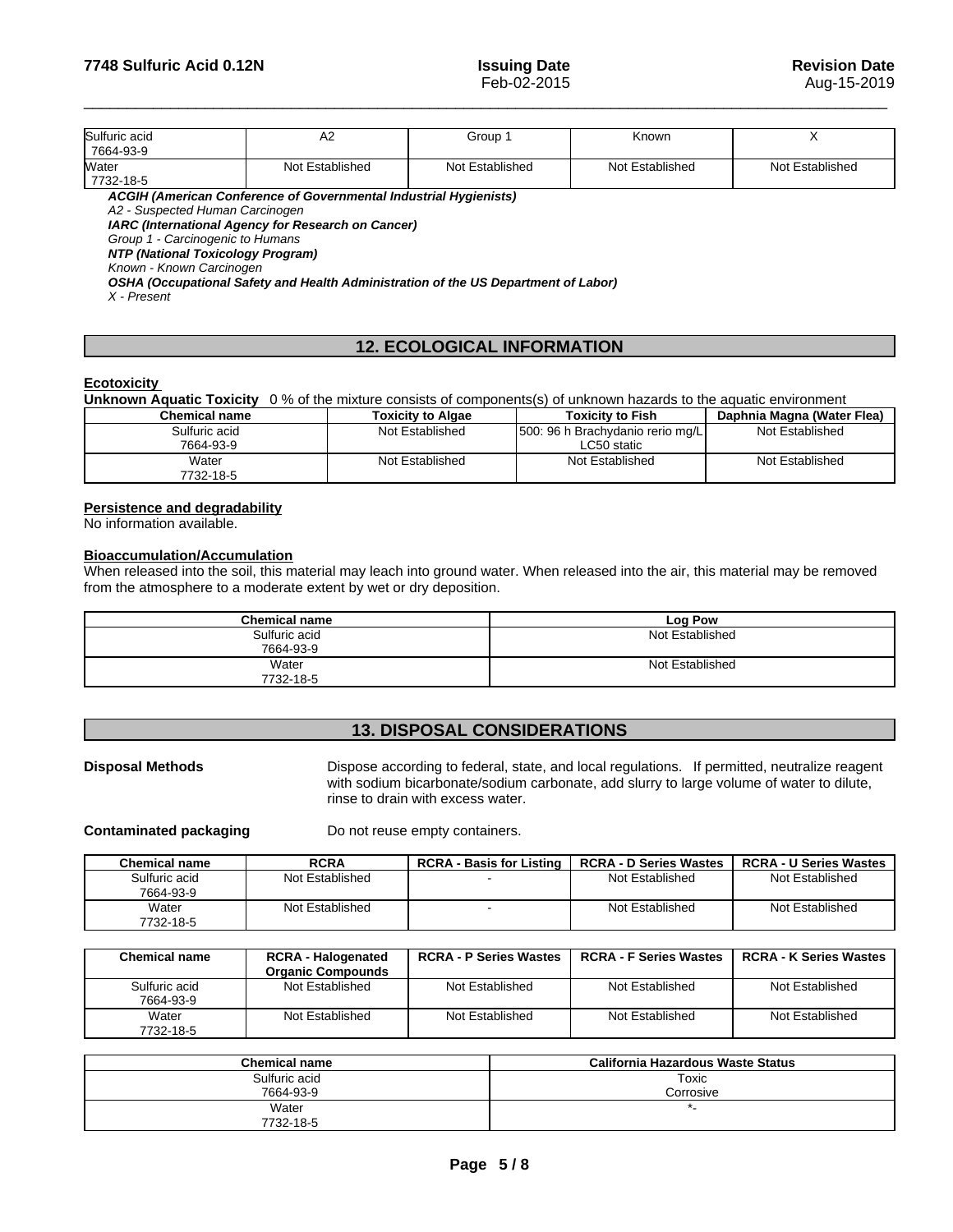# **14. TRANSPORT INFORMATION**

| <b>DOT</b><br>Proper shipping name<br>UN-No<br><b>Hazard Class</b><br>Packing group<br><b>Reportable Quantity (RQ)</b>                                                                                                   | CORROSIVE LIQUID, ACIDIC, N.O.S. (<1% Sulfuric acid solution)<br>3264<br>8<br>Ш<br>1000                                                                                                              |
|--------------------------------------------------------------------------------------------------------------------------------------------------------------------------------------------------------------------------|------------------------------------------------------------------------------------------------------------------------------------------------------------------------------------------------------|
| TDG                                                                                                                                                                                                                      | Not regulated                                                                                                                                                                                        |
| <b>MEX</b>                                                                                                                                                                                                               | Not regulated                                                                                                                                                                                        |
| <b>ICAO</b>                                                                                                                                                                                                              | Not regulated                                                                                                                                                                                        |
| <b>IATA</b><br><b>UN-No</b><br>Proper shipping name<br><b>Hazard Class</b><br><b>Packing group</b>                                                                                                                       | 3264<br>CORROSIVE LIQUID, ACIDIC, INORGANIC, N.O.S. (<1% Sulfuric acid solution)<br>8<br>$\mathbf{III}$                                                                                              |
| <b>IMDG/IMO</b><br>UN-No<br>Proper shipping name<br><b>Hazard Class</b><br><b>Packing group</b>                                                                                                                          | 3264<br>CORROSIVE LIQUID, ACIDIC, INORGANIC, N.O.S. (<1% Sulphuric acid solution)<br>8<br>Ш                                                                                                          |
| RID                                                                                                                                                                                                                      | Not regulated                                                                                                                                                                                        |
| <b>ADR</b>                                                                                                                                                                                                               | Not regulated                                                                                                                                                                                        |
| <b>ADN</b>                                                                                                                                                                                                               | Not regulated                                                                                                                                                                                        |
|                                                                                                                                                                                                                          | <b>15. REGULATORY INFORMATION</b>                                                                                                                                                                    |
| <b>International Inventories</b><br><b>TSCA</b><br><b>DSL/NDSL</b><br><b>EINECS/ELINCS</b><br><b>ENCS</b><br><b>IECSC</b><br><b>KECL</b><br><b>PICCS</b><br><b>AICS</b>                                                  | Complies<br>Complies<br>Complies<br>Complies<br>Complies<br>Complies<br>Complies<br>Complies                                                                                                         |
| Legend:<br><b>TSCA</b> - United States Toxic Substances Control Act Section 8(b) Inventory<br><b>ENCS</b> - Japan Existing and New Chemical Substances<br><b>IECSC</b> - China Inventory of Existing Chemical Substances | <b>DSL/NDSL</b> - Canadian Domestic Substances List/Non-Domestic Substances List<br>EINECS/ELINCS - European Inventory of Existing Chemical Substances/European List of Notified Chemical Substances |

**KECL** - Korean Existing and Evaluated Chemical Substances

**PICCS** - Philippines Inventory of Chemicals and Chemical Substances

**AICS** - Australian Inventory of Chemical Substances

# **US Federal Regulations**

#### **SARA 313**

Section 313 of Title III of the Superfund Amendments and Reauthorization Act of 1986 (SARA). This product contains a chemical or chemicals which are subject to the reporting requirements of the Act and Title 40 of the Code of Federal Regulations, Part 372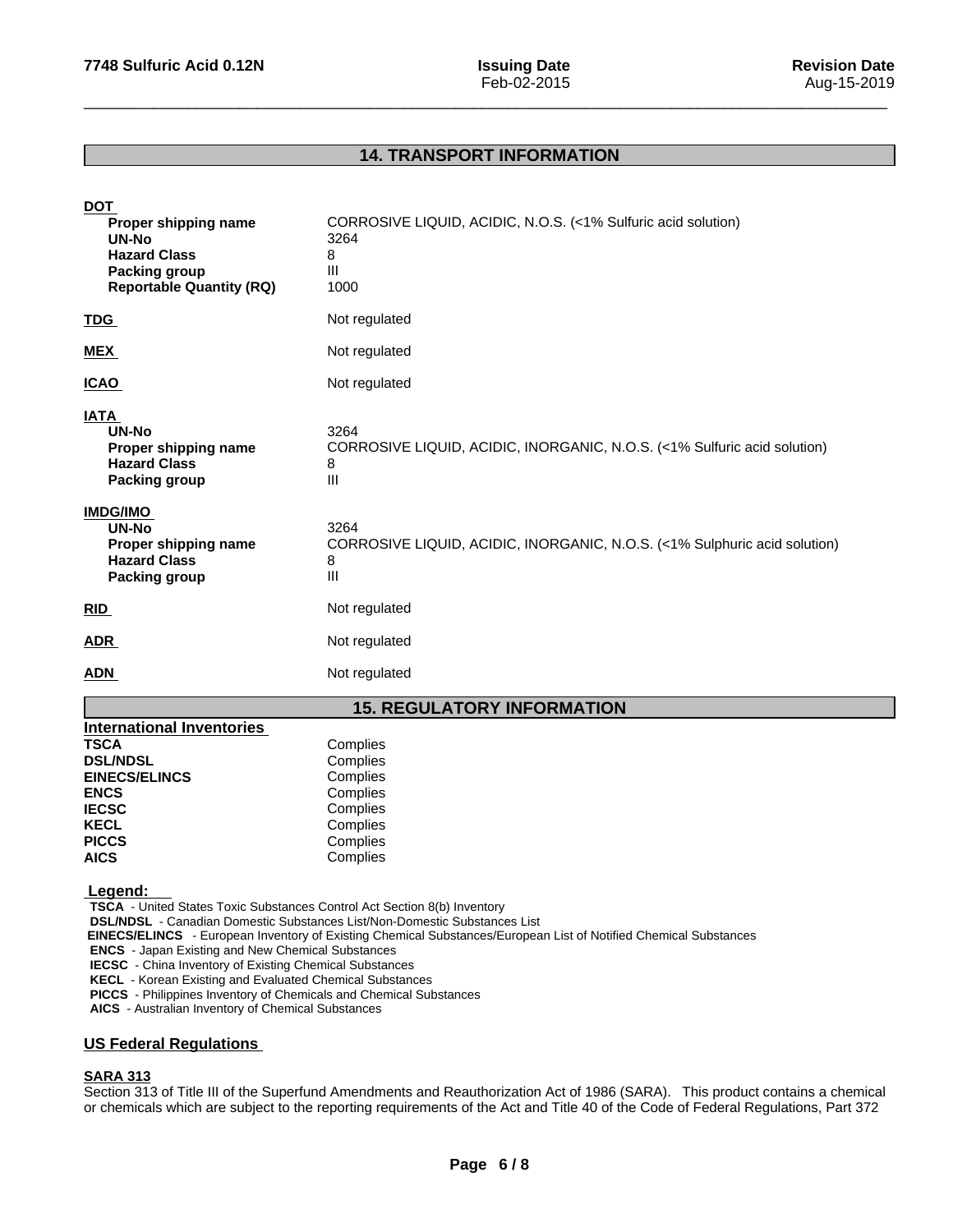| <b>Chemical name</b>                  | <b>SARA 313 - Threshold Values %</b> |
|---------------------------------------|--------------------------------------|
| Sulfuric acid<br>7664-93-9            | 1.0                                  |
| Water<br>7732-18-5                    | Not Established                      |
| <b>SARA 311/312 Hazard Categories</b> |                                      |
| Acute health hazard                   | Yes                                  |
| <b>Chronic Health Hazard</b>          | No                                   |
| <b>Fire hazard</b>                    | No                                   |
| Sudden release of pressure hazard     | No                                   |
| <b>Reactive Hazard</b>                | Yes                                  |

#### **CWA (Clean WaterAct)**

This product contains the following substances which are regulated pollutants pursuant to the Clean Water Act (40 CFR 122.21 and 40 CFR 122.42)

| Chemical name              | <b>CWA - Reportable</b><br>Quantities | <b>CWA - Toxic Pollutants</b> | <b>CWA - Priority Pollutants</b> | <b>CWA - Hazardous</b><br><b>Substances</b> |
|----------------------------|---------------------------------------|-------------------------------|----------------------------------|---------------------------------------------|
| Sulfuric acid<br>7664-93-9 | 1000 lb                               | Not Established               | Not Established                  |                                             |
| Water<br>7732-18-5         | Not Established                       | Not Established               | Not Established                  | Not Established                             |

#### **CERCLA**

This material, as supplied, contains one or more substances regulated as a hazardous substance under the Comprehensive Environmental Response Compensation and Liability Act (CERCLA) (40 CFR 302)

| Chemical name               | <b>Hazardous Substances RQs</b> | <b>CERCLA/SARA RQ</b> | RQ                  |
|-----------------------------|---------------------------------|-----------------------|---------------------|
| Sulfuric acid               | 1000 lb                         | 1000 lb               | RQ 1000 lb final RQ |
| 7664-93-9                   |                                 |                       | RQ 454 kg final RQ  |
| Water                       |                                 | Not Established       |                     |
| 7732-18-5                   |                                 |                       |                     |
| <b>HC Clots Demulations</b> |                                 |                       |                     |

#### **US State Regulations**

#### **California Proposition 65**

California Proposition 65 has classified "strong inorganic acid mists containing sulfuric acid" as a chemical known to the State of California to cause cancer. This classification applies only to occupational exposures to these mists generated during manufacturing processes which sulfuric acid is used or produced.

| <b>Chemical name</b> | <b>California Proposition 65</b> |
|----------------------|----------------------------------|
| Sulfuric acid        | Carcinogen                       |
| 7664-93-9            |                                  |
| Water                | Not Established                  |
| 7732-18-5            |                                  |

#### **U.S. State Right-to-Know Regulations**

| <b>Chemical name</b> | <b>New Jersey</b> | <b>Massachusetts</b> | Pennsylvania |
|----------------------|-------------------|----------------------|--------------|
| Sulfuric acid        |                   |                      |              |
| 7664-93-9            |                   |                      |              |
| Water                | Not Established   | Not Established      |              |
| 7732-18-5            |                   |                      |              |

#### **CPSC (Consumer Product Safety Commission) - Specially Regulated Substances**

| Chemical name                | CPSC (Consumer Product Safety Commission) - Specially Regulated<br>Substances |  |
|------------------------------|-------------------------------------------------------------------------------|--|
| Sulfuric acid<br>7664-93-9   | Add POISON to label, 16 CFR 1500.129                                          |  |
| <b>16. OTHER INFORMATION</b> |                                                                               |  |

**NFPA Health hazard** 1 **Physical and Chemical Health hazard** 1 **Stability** 1 **Hazards** W